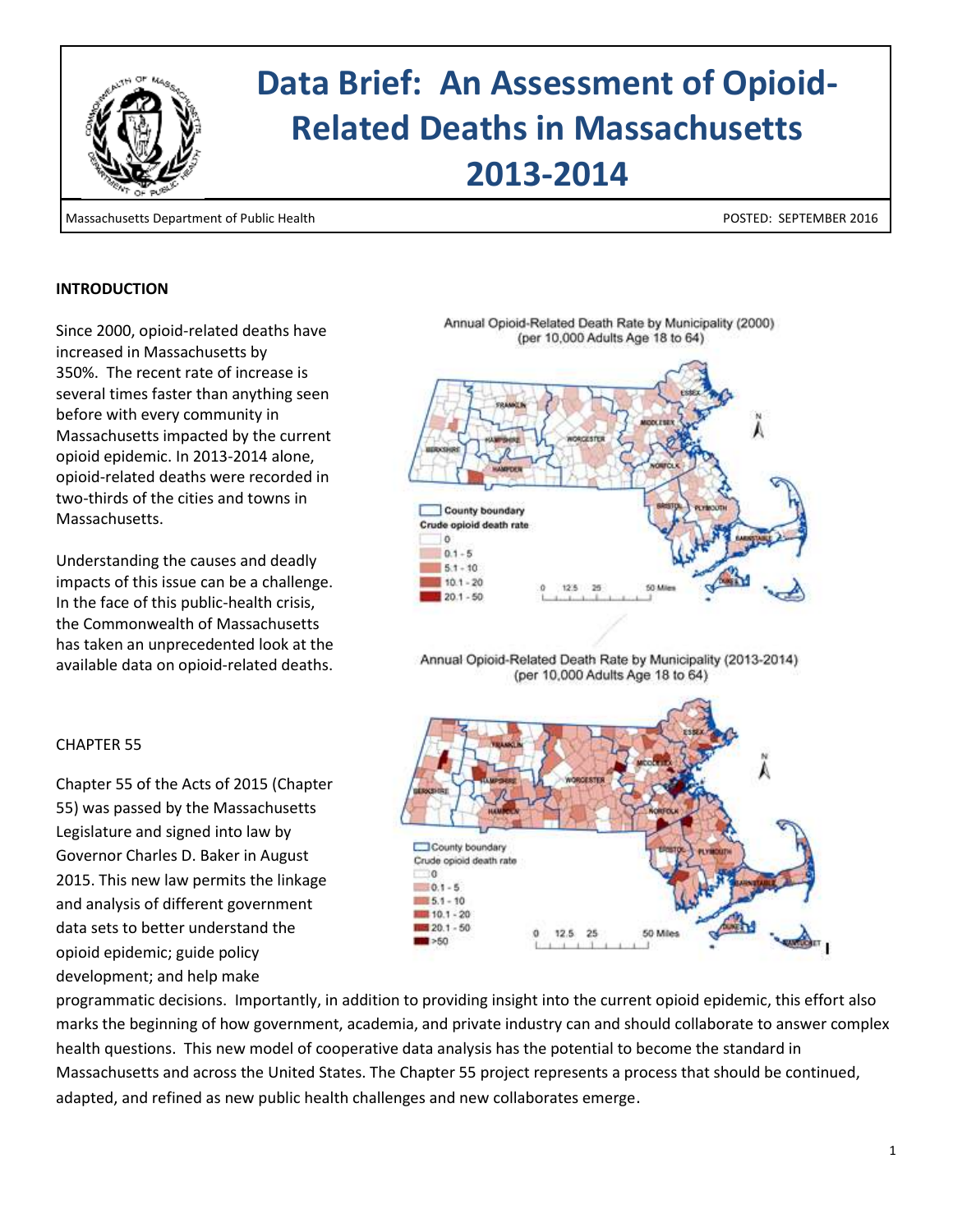#### **Key Findings: In-Depth Linked Analyses**

#### **Prescription Drugs Fuel Epidemic, but Illegally-Obtained Substances More Closely Linked to Overdose Deaths.**

Review of this data shows that illegally-obtained substances are much more frequently present in post-mortem toxicology than prescription drugs (i.e., a Schedule II-III opioids, or benzodiazepines). While prescription drug use can result in addiction and may increase the long-term risk of death, illegal drugs appear more likely to be the direct cause of death. Based on observed data, 8.3% of opioid-related overdose decedents had an opioid prescription in the same months as their death, while an estimated 85% had fentanyl and/or heroin.



- 1. Opioid-related overdose deaths in mutually exclusive categories were categorized based on decreasing order of deadliness of the specific drugs (*Fentanyl and/or Heroin Methadone other Rx buprenorphine*) present in the results. A person was put into a category based on the deadliest drug present in the results, regardless of the presence of other drugs. For example, if someone had Fentanyl and Methadone present, they would be in the "Fentanyl" group.
- 2. Fentanyl and/or Heroin includes: Fentanyl, Heroin, and Morphine (likely Heroin).
- 3. Prescription opioids include Hydrocodone, Hydromorphone, Oxycodone, Oxymorphone, Codeine, and Tramadol.

While relatively few people who died of an opioid-related overdose had filled an opioid prescription within one month of their death, the majority had filled a prescription within the four year study period. This was true regardless of the substances present in the person's system at the time of death.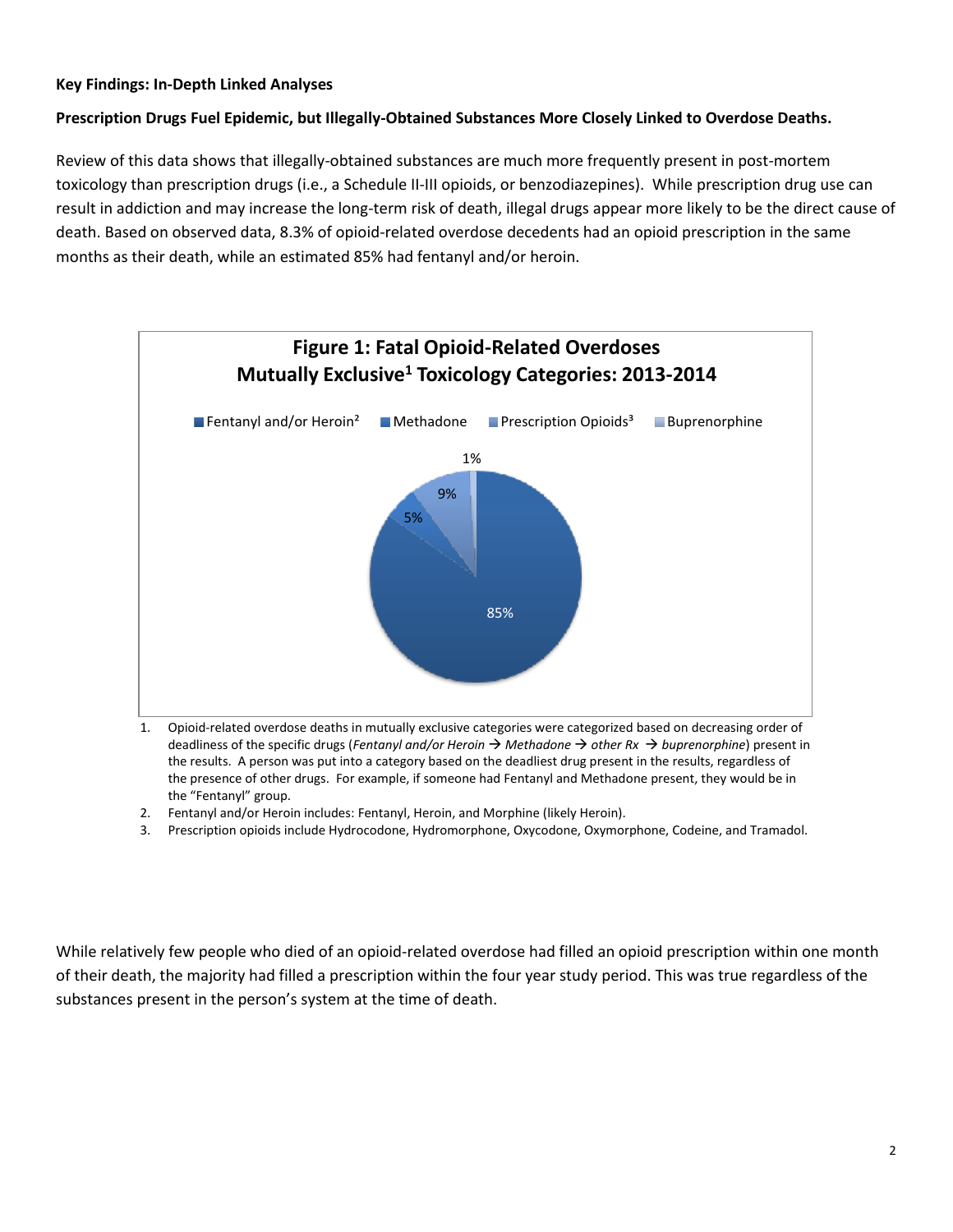**Table 1: Proportion of Decedents with any Prescription<sup>1</sup> Opioid History by Category of Opioid Present in Toxicology Screen**

|                                      | <b>Overall</b> | Within 1<br>Month of<br><b>Death</b> |         | Within 3<br><b>Months of</b><br><b>Death</b> |            | Within 6<br><b>Months of</b><br><b>Death</b> |          | <b>Within Study</b><br><b>Period</b> |       |
|--------------------------------------|----------------|--------------------------------------|---------|----------------------------------------------|------------|----------------------------------------------|----------|--------------------------------------|-------|
| <b>Toxicology Result</b>             | n              | n                                    | %       | n                                            | %          | n                                            | %        | n                                    | %     |
| Fentanyl and Definite Heroin Present | 166            | 16                                   | 9.6%    | 22                                           | 13.35      | 38                                           | 22.9%    | 104                                  | 62.7% |
| Fentanyl and Likely Heroin Present   | 83             | 7                                    | 8.4%    | 16                                           | 19.3%      | 21                                           | 25.3%    | 54                                   | 65.1% |
| <b>Fentanyl Present</b>              | 288            | 50                                   | 17.4%   | 64                                           | 22.2%      | 87                                           | 30.2%    | 195                                  | 67.7% |
| Definite Heroin Present              | 547            | 71                                   | 13.0%   | 104                                          | 19.0%      | 150                                          | 27.4%    | 353                                  | 64.5% |
| Likely Heroin Present                | 320            | 39                                   | 12.2&   | 68                                           | 21.3%      | 92                                           | 28.8%    | 207                                  | 64.7% |
| Methadone Present                    | 84             | 23                                   | 27.4%   | 34                                           | 40.5%      | 39                                           | 46.4%    | 64                                   | 76.2% |
| <b>Prescription Opioid Present</b>   | 154            | 57                                   | 37.0%   | 77                                           | 50.0%      | 88                                           | 57.1%    | 127                                  | 82.5% |
| Buprenorphine                        | 15             | < 5                                  | N/A     | < 5                                          | N/A        | $<$ 5                                        | N/A      | 9                                    | 60.0% |
| Total                                | 1657           | 2<br>$- -$                           | 2<br>-- | $\overline{2}$<br>$-$                        | 2<br>$- -$ | $- -$                                        | 2<br>$-$ | 1113                                 | 67.2% |

1. Includes any prescription for Fentanyl, Methadone, Hydrocodone, Hydromorphone, Oxycodone, Oxymorphone, Morphine, or Codeine

2. Number not displayed because of complimentary suppression rules.

Also of importance is the finding that benzodiazepines and cocaine are commonly found in opioid deaths. The combination of opioids and benzodiazepines depresses the central nervous system at a higher rate than just using one of the medications alone. Benzodiazepines are commonly taken with opioids for non-medical purposes and were present consistently in toxicology screens, regardless of the opioid present, in over half of overdoses. Overall, 30% of opioid decedents with a toxicology screen also had cocaine present in their system.

**Table 2: Proportion of Decedents with a Prescription Benzodiazepine History by Category of Opioid Present in Toxicology Screen**

| 1.91199198191919011                         |                |                                      |       |                                              |              |                                              |       |                                      |       |
|---------------------------------------------|----------------|--------------------------------------|-------|----------------------------------------------|--------------|----------------------------------------------|-------|--------------------------------------|-------|
|                                             | <b>Overall</b> | Within 1<br>Month of<br><b>Death</b> |       | Within 3<br><b>Months of</b><br><b>Death</b> |              | Within 6<br><b>Months of</b><br><b>Death</b> |       | <b>Within Study</b><br><b>Period</b> |       |
| <b>Toxicology Result</b>                    | n              | n                                    | %     | n                                            | ℅            | n                                            | %     | n                                    | %     |
| <b>Fentanyl and Definite Heroin Present</b> | 166            | 14                                   | 14.7% | 21                                           | 22.1%        | 21                                           | 22.1% | 47                                   | 49.5% |
| <b>Fentanyl and Likely Heroin Present</b>   | 83             | 6                                    | 13.6% | 6                                            | 13.6%        | 7                                            | 15.9% | 14                                   | 31.8% |
| <b>Fentanyl Present</b>                     | 288            | 31                                   | 18.0% | 38                                           | 22.1         | 44                                           | 25.6% | 78                                   | 45.4% |
| <b>Definite Heroin Present</b>              | 547            | 54                                   | 17.9% | 75                                           | 24.9         | 93                                           | 30.9% | 146                                  | 48.5% |
| <b>Likely Heroin Present</b>                | 320            | 40                                   | 22.0% | 54                                           | 29.7         | 63                                           | 34.6% | 94                                   | 51.7% |
| <b>Methadone Present</b>                    | 84             | 14                                   | 24.1% | 19                                           | 32.8%        | 25                                           | 43.1% | 40                                   | 69.0% |
| <b>Prescription Opioid Present</b>          | 154            | 24                                   | 25.3% | 34                                           | 35.8%        | 39                                           | 41.1% | 60                                   | 63.2% |
| <b>Buprenorphine</b>                        | 15             | $<$ 5                                | N/A   | $<$ 5                                        | N/A          | $<$ 5                                        | N/A   | 8                                    | 57.1% |
| <b>Total</b>                                | 1657           | $-$                                  | $- -$ | $\overline{\phantom{a}}^1$                   | $\mathbf{I}$ | $- -$                                        | $- -$ | $\mathbf{L}^{-1}$                    | 50.4% |

1. Number not displayed because of complimentary suppression rules.

As a result of these findings, increasing the availability of harm reduction strategies and interventions that target Heroin, Fentanyl, and polysubstance use (especially benzodiazepine and cocaine use) could significantly reduce the opioid-related death rate. In addition, these data were used to determine that the risk of death is 7 times higher for individuals who filled opioid prescriptions at 3 or more pharmacies.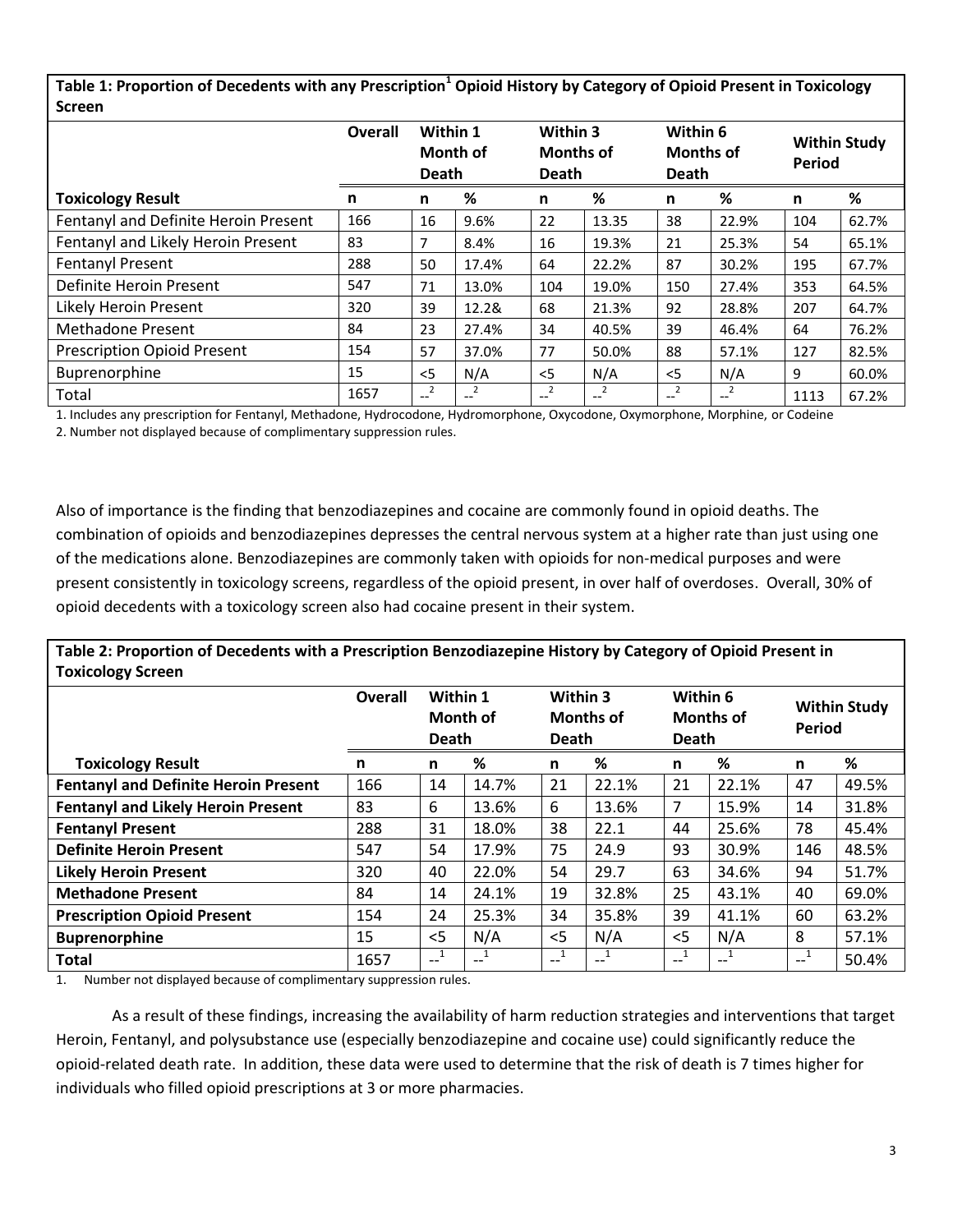## **Medication Assisted Treatment Reduces the Risk of Fatal Opioid Overdose.**

Over the study period, 6.8% of total opioid-related overdose deaths in Massachusetts were preceded by a nonfatal opioid-related overdose as detected in EMS data. Of note, this estimate represents a substantial underestimate of the number of nonfatal opioid-related overdoses in Massachusetts. Not all nonfatal opioid-related overdose events result in an ambulance encounter, and not all ambulance encounters are captured in the EMS (MATRIS) data. To build on this analysis, nonfatal opioid-related overdoses identified in the emergency department and inpatient settings from the Case Mix will be included once these datasets are available.

The cumulative incidence of fatal opioid-related overdose was 1.1% for those engaged in opioid agonist treatment (OAT) (i.e., medications like methadone & buprenorphine that block the effect of opioids) versus 2.3% for those not engaged in OAT. Among people who have a nonfatal opioid-related overdose, those who are engaged in OAT had half the risk of subsequent fatal opioid-related overdose than those who are not engaged in OAT.



This suggests that overdose survivors have a short window of opportunity after a nonfatal overdose to reduce their risk of death by undergoing an evidence-based medication-assisted treatment (MAT). A comprehensive plan for delivering evidence-based MAT, such as buprenorphine or methadone treatment, to treat opioid use disorder for those with high overdose risk could significantly lower the death rate. This report only includes data for state-funded opioid agonist treatment (i.e. Buprenorphine or Methadone). Work is ongoing to examine risk reductions associated with additional MATs including naltrexone. Naltrexone, also known as Vivitrol, is a Schedule VI drug and it is not captured in the PDMP. In future work, All Payer Claims Database (APCD) data will be used to assess the potential risk reduction associated with Vivitrol use.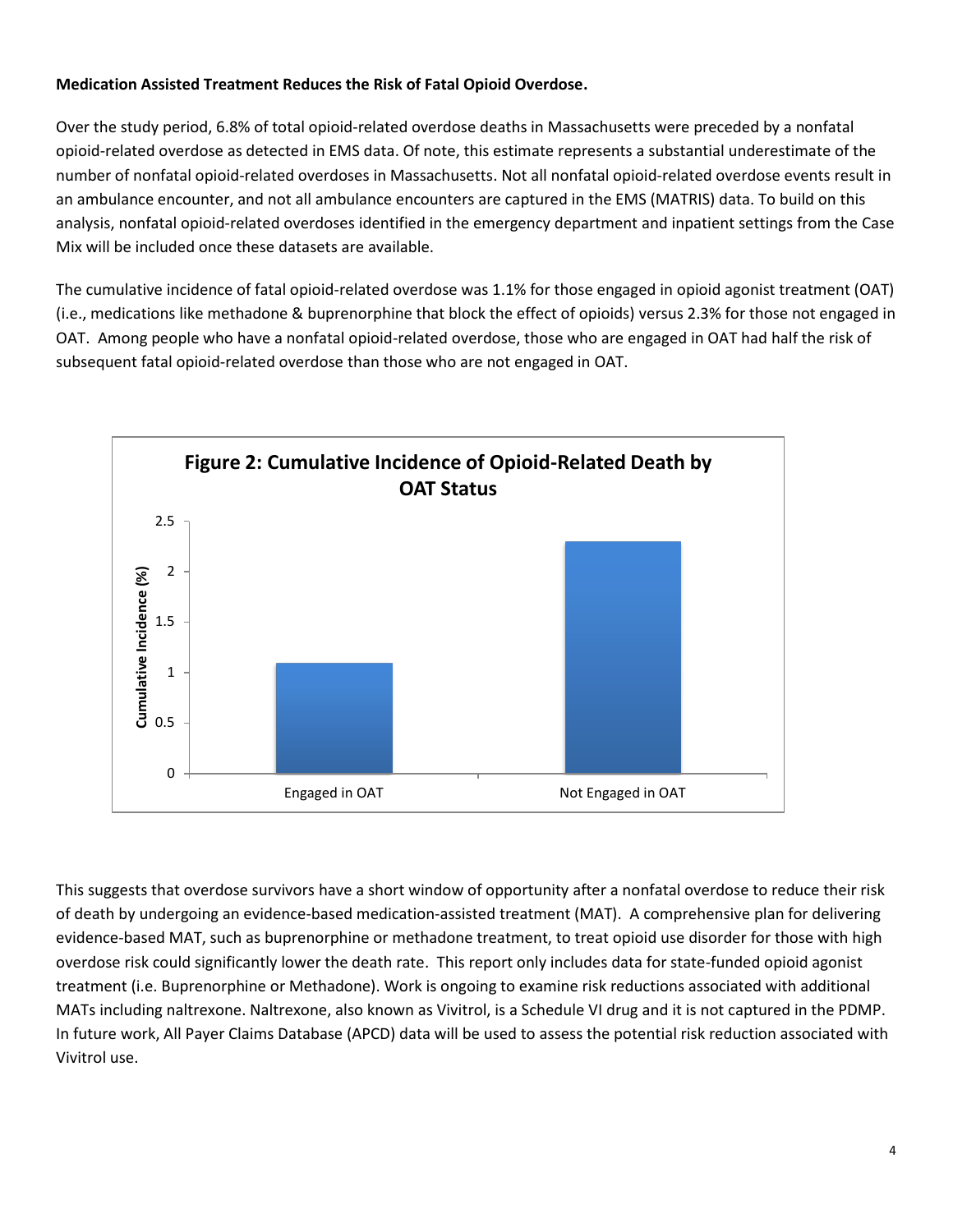## **Women are More Likely than Men to Experience a Fatal Overdose Due to Prescription Opioid Use.**

While men were found to be significantly more likely to die from any opioid-related overdose, women are more likely than men to die of a prescription opioid-related overdose. Women are more likely than men to both obtain Schedule II-III opioids and to have Schedule II-III opioids present in post-mortem toxicology following an opioid-related overdose death.

Additionally, females were more likely than males to have opioid prescriptions filled by multiple providers and/or at multiple pharmacies. These finding highlight that prescribers and pharmacists should be educated about personal biases.



While legally- and illegally-obtained opioids pose a risk for men and women alike, prescribers and pharmacists should be educated to utilize the Prescription Drug Monitoring Database (PDMP) through the Massachusetts Prescription Awareness Tool (MassPAT) in order to identify any active or past prescriptions for their patients, and to provide coordinated care and overdose risk reduction.

## **Age-related Differences**

The percentage of opioid deaths for different age groups shows that young people of Massachusetts are especially at risk. In 2013-2014, opioids accounted for more than a quarter of **all** fatalities in the 18-24 age group. For individuals from 25-34, opioids were responsible for more than a third of all deaths, rising to more than 40% for men in this group. In 2015, roughly 2 out of every 3 people who died from opioids were younger than 44.

The percentage of opioid deaths for different age groups shows that the young people of Massachusetts are at risk.